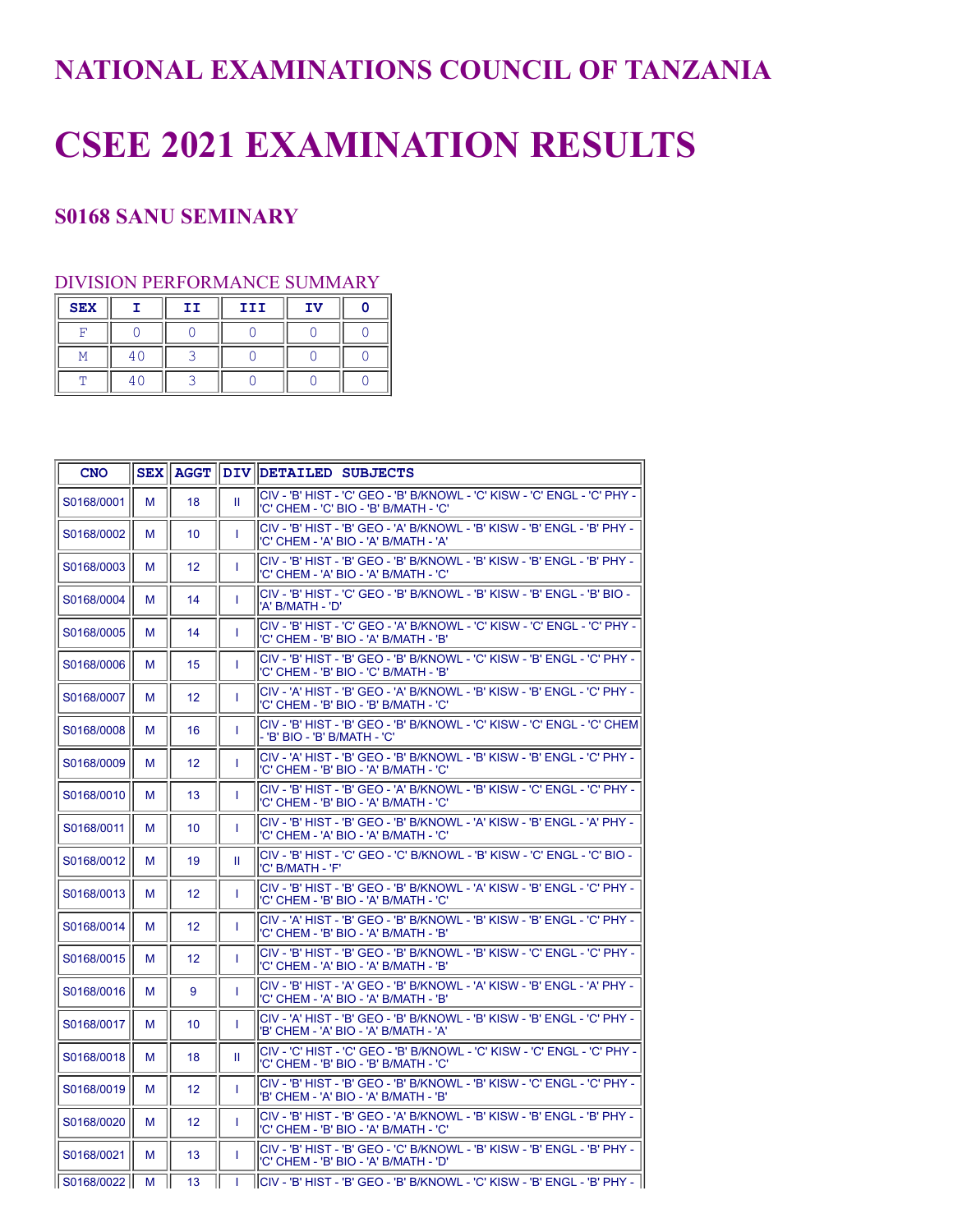|            |   |                 |              | l'C' CHEM - 'B' BIO - 'B' B/MATH - 'A'                                                                               |
|------------|---|-----------------|--------------|----------------------------------------------------------------------------------------------------------------------|
| S0168/0023 | м | 9               | T            | lCIV - 'A' HIST - 'B' GEO - 'A' B/KNOWL - 'A' KISW - 'B' ENGL - 'C' PHY -<br>l'C' CHEM - 'A' BIO - 'A' B/MATH - 'B'  |
| S0168/0024 | м | 13              | T            | İCIV - 'B' HIST - 'B' GEO - 'B' B/KNOWL - 'B' KISW - 'B' ENGL - 'B' PHY -<br>'C' CHEM - 'B' BIO - 'A' B/MATH - 'C'   |
| S0168/0025 | м | 11              | T            | CIV - 'A' HIST - 'B' GEO - 'B' B/KNOWL - 'C' KISW - 'B' ENGL - 'C' PHY -<br>'C' CHEM - 'A' BIO - 'B' B/MATH - 'A'    |
| S0168/0026 | м | 9               | $\mathbf{I}$ | İCIV - 'B' HIST - 'A' GEO - 'A' B/KNOWL - 'B' KISW - 'A' ENGL - 'C' PHY -<br>'B' CHEM - 'A' BIO - 'A' B/MATH - 'C'   |
| S0168/0027 | м | 13              | T            | lCIV - 'A' HIST - 'B' GEO - 'B' B/KNOWL - 'B' KISW - 'C' ENGL - 'C' PHY -<br>'C' CHEM - 'B' BIO - 'B' B/MATH - 'B'   |
| S0168/0028 | м | 13              | T            | CIV - 'B' HIST - 'B' GEO - 'B' B/KNOWL - 'B' KISW - 'B' ENGL - 'C' PHY -<br>'C' CHEM - 'B' BIO - 'A' B/MATH - 'C'    |
| S0168/0029 | м | 14              | T            | lCIV - 'B' HIST - 'C' GEO - 'C' B/KNOWL - 'C' KISW - 'B' ENGL - 'D' PHY -<br>'B' CHEM - 'B' BIO - 'A' B/MATH - 'B'   |
| S0168/0030 | м | 14              | T            | CIV - 'B' HIST - 'B' GEO - 'B' B/KNOWL - 'C' KISW - 'B' ENGL - 'C' PHY -<br>l'C' CHEM - 'B' BIO - 'A' B/MATH - 'C'   |
| S0168/0031 | м | 13              | T            | İCIV - 'B' HIST - 'B' GEO - 'C' B/KNOWL - 'B' KISW - 'C' ENGL - 'C' PHY -<br>'C' CHEM - 'A' BIO - 'A' B/MATH - 'B'   |
| S0168/0032 | м | 12              | T            | İCIV - 'B' HIST - 'B' GEO - 'C' B/KNOWL - 'B' KISW - 'B' ENGL - 'C' PHY -<br>'C' CHEM - 'B' BIO - 'A' B/MATH - 'A'   |
| S0168/0033 | м | 11              | T            | lCIV - 'B' HIST - 'B' GEO - 'B' B/KNOWL - 'B' KISW - 'A' ENGL - 'C' PHY -<br>'C' CHEM - 'A' BIO - 'A' B/MATH - 'C'   |
| S0168/0034 | м | 14              | T            | İCIV - 'C' HIST - 'B' GEO - 'B' B/KNOWL - 'C' KISW - 'B' ENGL - 'B' PHY -<br>'C' CHEM - 'B' BIO - 'A' B/MATH - 'C'   |
| S0168/0035 | м | 10 <sup>°</sup> | T            | İCIV - 'A' HIST - 'B' GEO - 'A' B/KNOWL - 'B' KISW - 'B' ENGL - 'B' PHY -<br>'B' CHEM - 'A' BIO - 'A' B/MATH - 'B'   |
| S0168/0036 | м | 13              | T            | lCIV - 'A' HIST - 'B' GEO - 'B' B/KNOWL - 'B' KISW - 'B' ENGL - 'B' PHY -<br>'C' CHEM - 'B' BIO - 'B' B/MATH - 'B'   |
| S0168/0037 | м | 10              | T            | İCIV - 'B' HIST - 'B' GEO - 'B' B/KNOWL - 'B' KISW - 'A' ENGL - 'C' PHY -<br>'B' CHEM - 'A' BIO - 'A' B/MATH - 'A'   |
| S0168/0038 | м | 14              | T.           | İCIV - 'B' HIST - 'C' GEO - 'B' B/KNOWL - 'B' KISW - 'B' ENGL - 'B' CHEM<br>- 'B' BIO - 'B' B/MATH - 'C'             |
| S0168/0039 | м | 16              | T            | lCIV - 'B' HIST - 'C' GEO - 'C' B/KNOWL - 'B' KISW - 'B' ENGL - 'C' PHY -<br>l'C' CHEM - 'B' BIO - 'B' B/MATH - 'C'  |
| S0168/0040 | м | 15              | T            | İCIV - 'B' HIST - 'B' GEO - 'C' B/KNOWL - 'C' KISW - 'B' ENGL - 'C' PHY -<br>I'D' CHEM - 'B' BIO - 'A' B/MATH - 'C'  |
| S0168/0041 | м | 15              | T            | İCIV - 'B' HIST - 'A' GEO - 'C' B/KNOWL - 'B' KISW - 'B' ENGL - 'C' PHY -<br>'D' CHEM - 'C' BIO - 'B' B/MATH - 'C'   |
| S0168/0042 | м | 16              | T            | CIV - 'B' HIST - 'B' GEO - 'C' B/KNOWL - 'C' KISW - 'C' ENGL - 'C' PHY -<br>'C' CHEM - 'B' BIO - 'A' B/MATH - 'C'    |
| S0168/0043 | м | 14              | T            | CIV - 'B' HIST - 'C' GEO - 'B' B/KNOWL - 'C' KISW - 'B' ENGL - 'B' PHY -  <br>I'D' CHEM - 'B' BIO - 'A' B/MATH - 'C' |

|                                                |                                                                 |                        | <b>EXAMINATION CENTRE RANKING</b>      |   |                |            |                                   |                             |                   |     |        |            |  |                 |          |
|------------------------------------------------|-----------------------------------------------------------------|------------------------|----------------------------------------|---|----------------|------------|-----------------------------------|-----------------------------|-------------------|-----|--------|------------|--|-----------------|----------|
|                                                |                                                                 |                        | <b>FXAMINATION CENTRE REGION</b>       |   | <b>MANYARA</b> |            |                                   |                             |                   |     |        |            |  |                 |          |
|                                                |                                                                 |                        | <b>TOTAL PASSED CANDIDATES</b>         |   | 43             |            |                                   |                             |                   |     |        |            |  |                 |          |
|                                                |                                                                 |                        | <b>EXAMINATION CENTRE GPA</b>          |   |                |            | 1.6104                            |                             |                   |     |        |            |  |                 |          |
|                                                |                                                                 | <b>CENTRE CATEGORY</b> |                                        |   |                |            | CENTRE WITH 40 CANDIDATES OR MORE |                             |                   |     |        |            |  |                 |          |
| (REGIONWIDE)                                   |                                                                 |                        | <b>CENTRE POSITION IN ITS CATEGORY</b> |   |                |            | 1/130                             |                             |                   |     |        |            |  |                 |          |
| (NATIONWIDE)                                   |                                                                 |                        | CENTRE POSITION IN ITS CATEGORY        |   |                |            |                                   | 45/4141                     |                   |     |        |            |  |                 |          |
| <b>EXAMINATION CENTRE DIVISION PERFORMANCE</b> |                                                                 |                        |                                        |   |                |            |                                   |                             |                   |     |        |            |  |                 |          |
|                                                | <b>REGIST</b><br><b>ABSENT</b><br><b>SAT</b><br><b>WITHHELD</b> |                        | $NO-CA$                                |   | <b>CLEAN</b>   | DIV I      |                                   | <b>DIV</b><br>DIV II<br>III |                   |     | DIV IV | DIV 0      |  |                 |          |
| 43                                             |                                                                 | $\Omega$               | 43                                     | 0 |                | 0          |                                   | 43                          | 40                | 3   |        | $\Omega$   |  | 0               | $\Omega$ |
|                                                | <b>EXAMINATION CENTRE</b><br>SUBJECTS PERFORMANCE               |                        |                                        |   |                |            |                                   |                             |                   |     |        |            |  |                 |          |
| <b>CODE</b>                                    |                                                                 |                        | <b>SUBJECT NAME</b>                    |   | <b>REG</b>     | <b>SAT</b> | $NO-$<br><b>CA</b>                | W/HD                        | <b>CLEAN PASS</b> |     |        | <b>GPA</b> |  | <b>REG/RANK</b> | NAT/RANK |
| 011                                            | <b>CIVICS</b>                                                   |                        |                                        |   | 43             | 43         | $\Omega$                          | $\Omega$                    | 43                | 43  |        | 1.8372     |  | 1/155           | 80/4995  |
| 012                                            |                                                                 | <b>HISTORY</b>         |                                        |   | 43             | 43         | $\Omega$                          | $\Omega$                    | 43                | 43  |        | 2.1395     |  | 1/155           | 74/4970  |
| 013                                            |                                                                 | <b>GEOGRAPHY</b>       |                                        |   | 43             | 43         | $\Omega$                          | $\Omega$                    | 43                | 43  |        | 2.0233     |  | 1/155           | 29/4990  |
| 014                                            |                                                                 | <b>BIBLE KNOWLEDGE</b> |                                        |   | 43             | 43         | $\Omega$                          | $\Omega$                    | 43                | 43  |        | 2.2093     |  | 1/5             | 62/406   |
| 021                                            |                                                                 | <b>KISWAHILI</b>       |                                        |   | 43             | 43         | $\Omega$                          | $\Omega$                    | 43                | 43  |        | 2.1860     |  | 6/155           | 341/4995 |
| وووا                                           |                                                                 |                        | <b>ENGLICH LANGLIAGE</b>               |   | ادته           | ادته       | ΩI                                | ΔI                          | ادته              | ادھ |        | 0.0512     |  | 4/4 E E I       | 180/1005 |